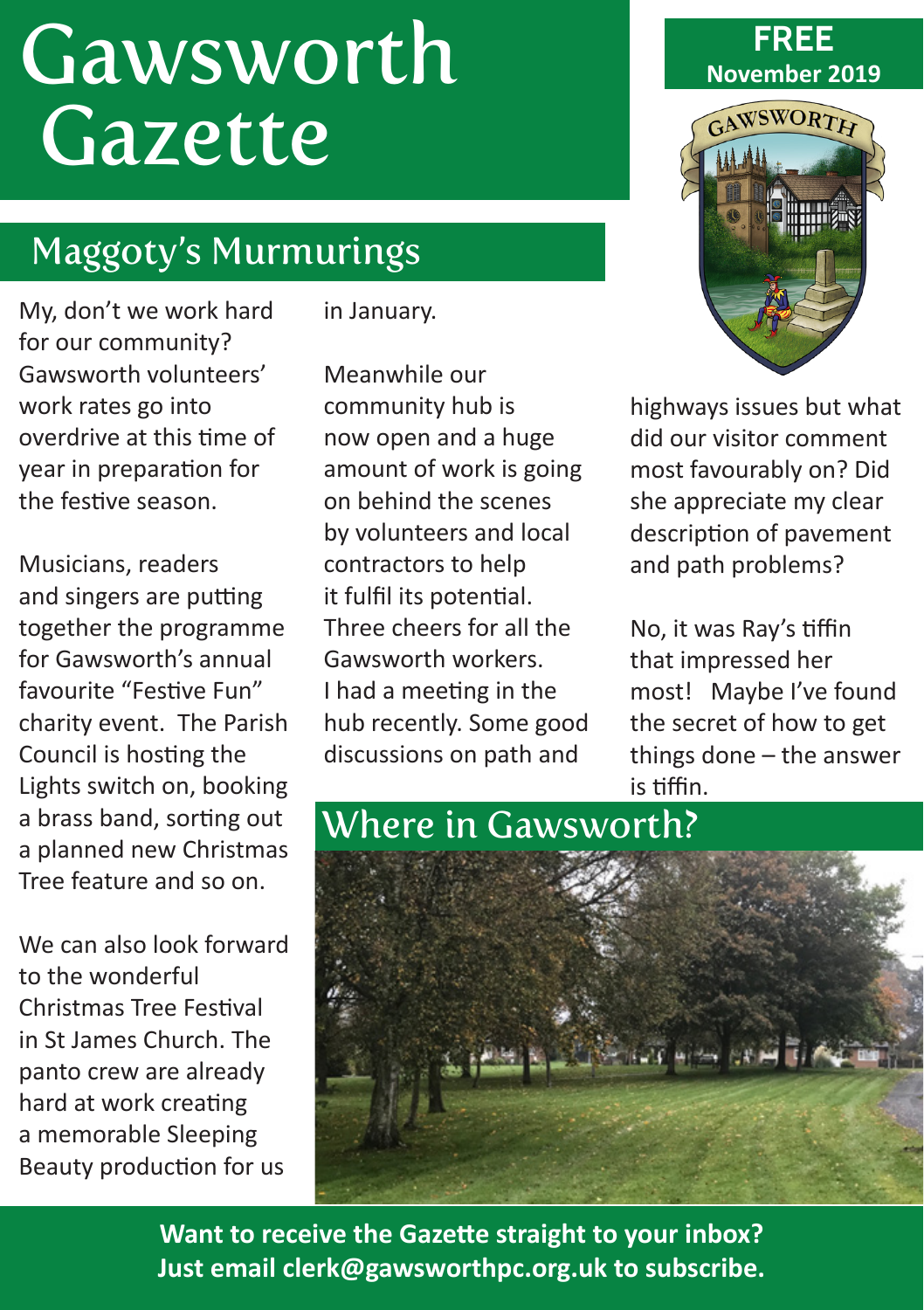## Community **Diary**

**4th 9:15-10:15** H Police Surgery

**6th 2pm**  M Pastimes Buxton Mountain Rescue 01625 420 829

**7th 10am** M Coffee Morning RSPB - 01625 433 239

**12th 7:30pm** V Parish Council Meeting

**14th 10am** M Coffee Morning Arthritis Care

**21st 10am** M Luncheon Club 01625 433 239

**24th 7:30pm** V The People's String Foundation 01625 619 449

**26th 7:30pm** C Gardening Club 'Language of Flowers'

**28th 10am** M Coffee Morning Christian Aid

**29th 7:45pm** S Betty's Bingo

# Regular **Groups**

**Monday** Beavers 5:30pm 6 Cubs 6:45pm S (2nd) Church Study Group 2pm C

**Tuesday** Girls Brigade 6pm Yoga 7pm (3rd) Ramblers: 9:30am C S

**Thursday** Scouts 7:00pm Bridge Club 7:15pm C

**Sunday** See the Parish and Village News magazine for details of church services.

*S = Scout Hall V = Village Hall M = Methodist Hall H = Hub C = Church Hall* 

**Submit your events to Jane Robertson:** 01625 267 342

Dates for the **Diary** 

#### **December**

 $6^{th} - 15^{th}$  ( Christmas Tree Festival 01625 409026

7<sup>th</sup> 5pm to 6:30pm Christmas Lights Switch On - 01625 420404

14<sup>th</sup> 4.15pm 6 Free Children's Village Christmas Party 01625 423987

18<sup>th</sup> 7.30pm Festive Fun Christmas event

#### **January**

 $24^{th} - 26^{th}$  V Pantomime! Sleeping Beauty

# The People's String Foundation

The next show from the Cheshire Rural Touring Arts (CRTA) arrives in Gawsworth on Sunday 24th November.

The People's String Foundation - Res Publica brings together the

sounds of an orchestra, puppetry and live performance and has been described as "totally mesmerising" and "a magical show not to be missed."

Tickets from the shop.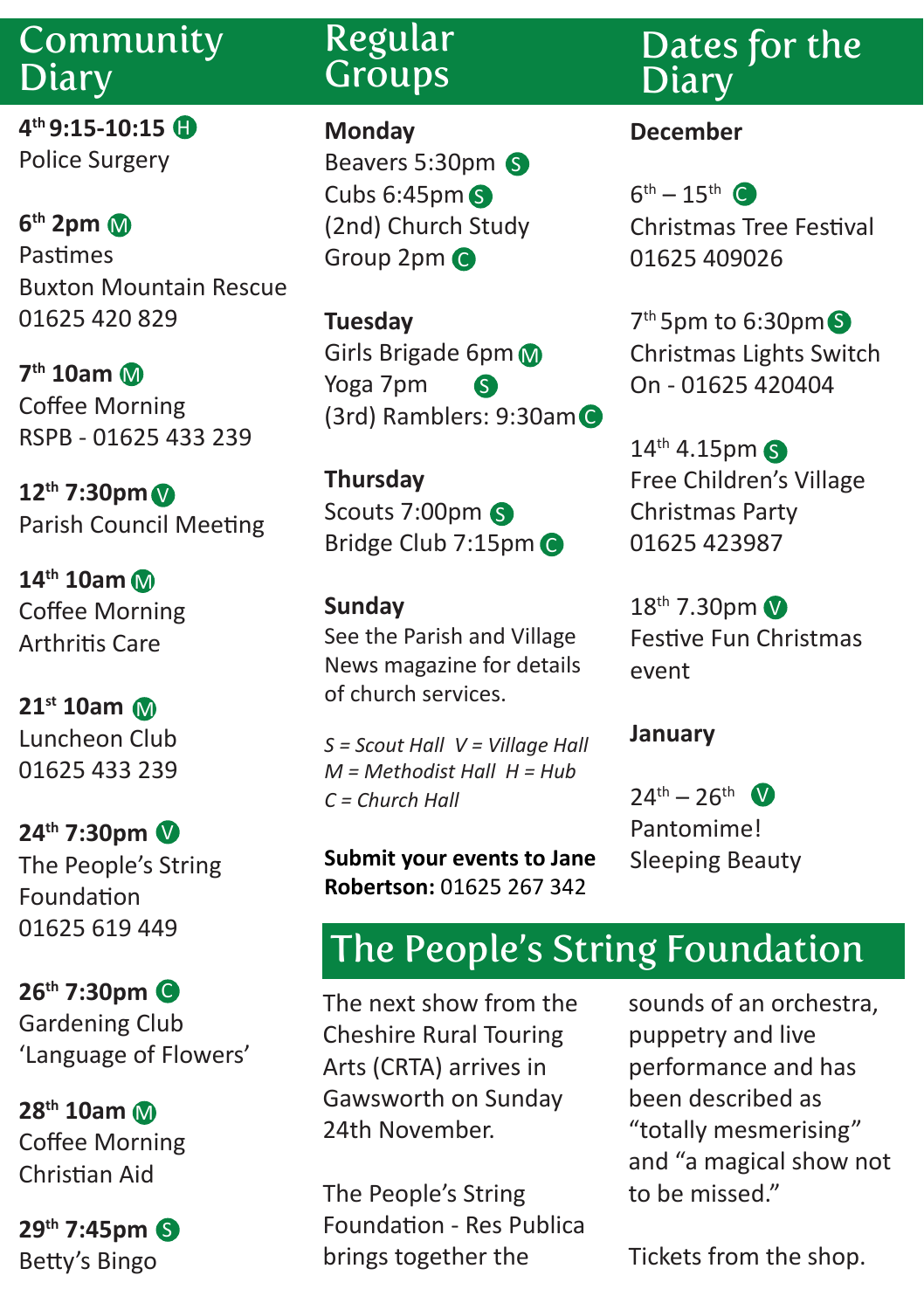# Winter Gritting Changes

Cheshire East Council has announced that it plans to stop winter gritting on Dark Lane and Gawsworth Road. CEC Councillor Lesley Smetham and the Parish Council are making representations to try

to get the proposal overturned and also to get Longbutts Lane added to the gritting plan.

It is important to Gawsworth to keep open the major routes

# Path Sided Out

Cheshire East contractors have completed the 'siding Out' of the footpath next to the busy A536 between Dark Lane and Lowes Lane. Thank you! This has improved matters but the hedge along this stretch is still overgrown on both sides and obstructs the path in places so the Parish Council will need to renew its campaign



with Cheshire East to get the hedges cut back. In places overgrown hedges are obscuring warning and mandatory speed limit road signs.

The Parish Council maintains a log of outstanding works which it regularly chases up. At the last count there were 20 separate items on the list.



into and through the Village centre in severe weather and to be able to maintain access to the school, shop and for our milk delivery service. Elsewhere in Cheshire East new gritting routes have been added. Watch this space for news.

### Gawsworth Environment

Cheshire East Council has launched a consultation on its "Environmental strategy". You can comment on their website until Sunday 24 November 2019.

We can each do our little bit. Shop locally, catch the new half hourly bus into town, recycle and countless other contributions. We'd rather you didn't superglue yourself to any of our local landmarks though.

A plan is hatching to develop a Green Gawsworth strategy in 2020. Interested? E-mail the Clerk and you could be involved from the very